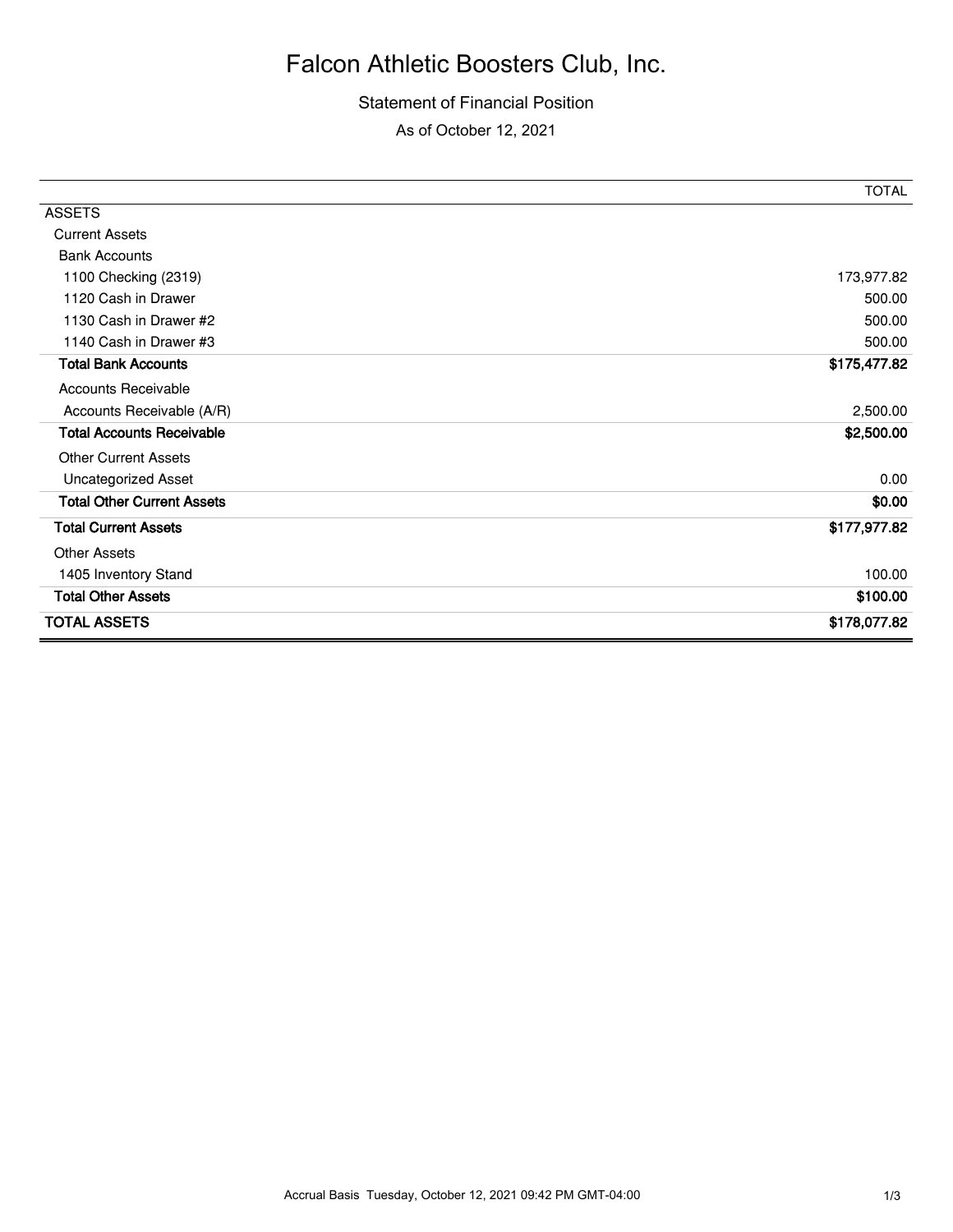## Falcon Athletic Boosters Club, Inc.

Statement of Financial Position As of October 12, 2021

|                                                   | TOTAL       |
|---------------------------------------------------|-------------|
| <b>LIABILITIES AND EQUITY</b>                     |             |
| Liabilities                                       |             |
| <b>Current Liabilities</b>                        |             |
| <b>Credit Cards</b>                               |             |
| <b>BB&amp;T Boosters Card K FOX</b>               | 51.94       |
| Concessions Credit Card - J ROBERTS               | 320.54      |
| <b>Total Credit Cards</b>                         | \$372.48    |
| <b>Other Current Liabilities</b>                  |             |
| 2100 Funds Held for Programs                      |             |
| 2101 Baseball Team Account                        | 2,820.82    |
| 2102 Boys Basketball Team Account                 | 1,861.89    |
| 2103 Boys Lax Team Account                        | 706.17      |
| 2104 Boys Soccer Team Account                     | 3,466.36    |
| 2105 Cheer Team Account                           | 6,940.53    |
| 2106 Cross Country Team Account                   | 1,503.99    |
| 2107 Field Hockey Team Account                    | 10,326.55   |
| 2108 Football Team Account                        | 9,531.68    |
| 2109 Girls Basketball Team Account                | 1,059.44    |
| 2110 Girls Lacrosse Team                          | 1,381.35    |
| 2111 Girls Soccer Team Account                    | 2,572.38    |
| 2112 Golf Team Account                            | 273.07      |
| 2113 Softball Team Account                        | 1,331.31    |
| 2114 Swimming Team Account                        | 1,510.86    |
| 2115 Tennis Team Account                          | 1,711.08    |
| 2116 Track Team Account                           | 2,775.21    |
| 2117 Unified Bocce Team Account                   | 1,925.05    |
| 2118 Unified Bowling Team Account                 | 2,052.67    |
| 2119 Unified Tennis Team Account                  | 1,238.36    |
| 2120 Volleyball Team Account                      | 2,111.82    |
| 2121 Wrestling Team Account                       | 826.81      |
| <b>Total 2100 Funds Held for Programs</b>         | 57,927.40   |
| 2200 Special Project Funding Payable              |             |
| 2210 Concession Stand                             | 27,717.33   |
| <b>Total 2200 Special Project Funding Payable</b> | 27,717.33   |
| <b>Total Other Current Liabilities</b>            | \$85,644.73 |
| <b>Total Current Liabilities</b>                  | \$86,017.21 |
| <b>Total Liabilities</b>                          | \$86,017.21 |